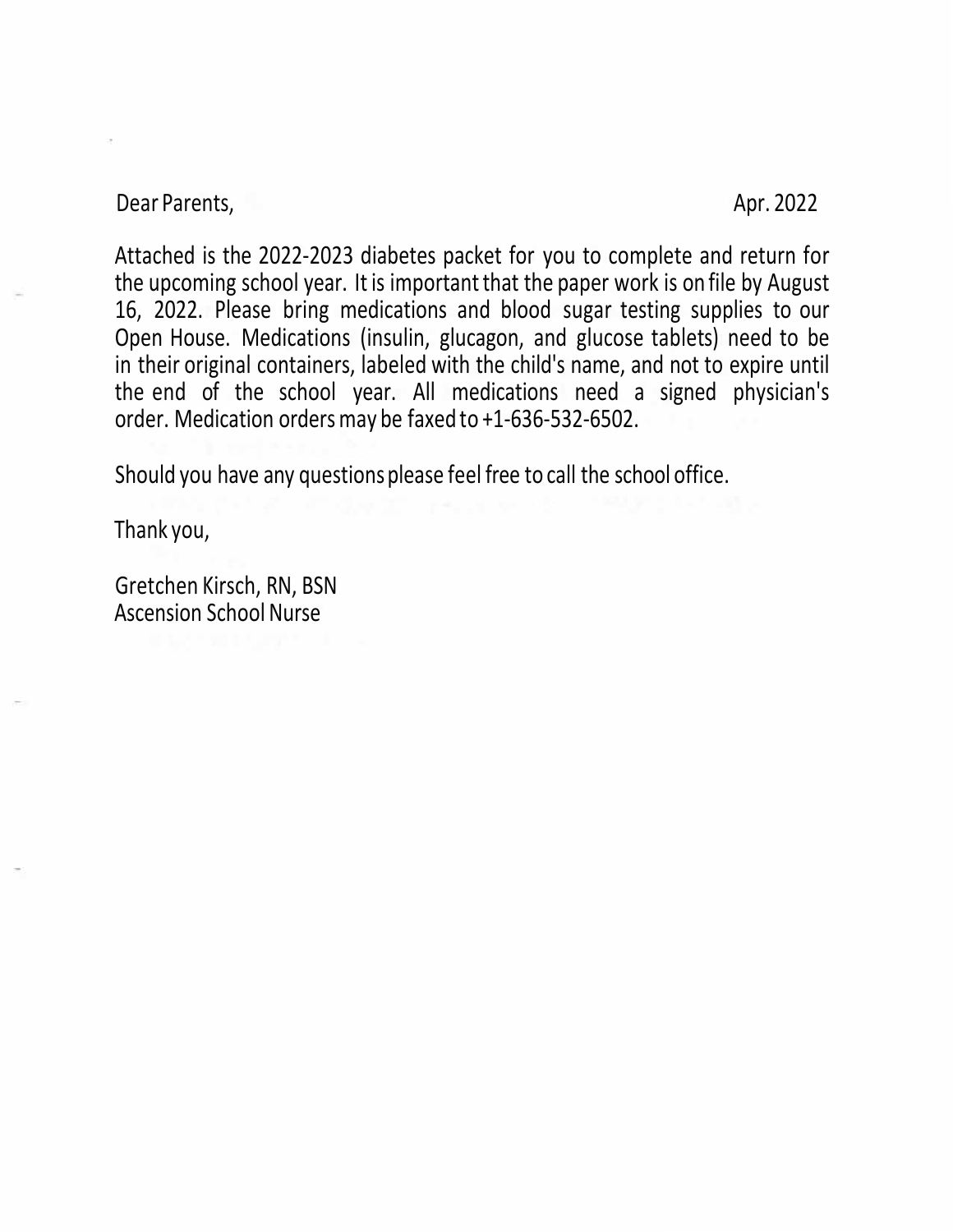## **Diabetes Health History Form**

|                                                                                                                                                                                                                                | Date Initiated ____________                                                                                                                                                                                                          |                                                                                                                 |
|--------------------------------------------------------------------------------------------------------------------------------------------------------------------------------------------------------------------------------|--------------------------------------------------------------------------------------------------------------------------------------------------------------------------------------------------------------------------------------|-----------------------------------------------------------------------------------------------------------------|
| Name Grade                                                                                                                                                                                                                     |                                                                                                                                                                                                                                      |                                                                                                                 |
| Father/Guardian _________________________________Phone (home)___________(work)______________________                                                                                                                           |                                                                                                                                                                                                                                      |                                                                                                                 |
| Mother/Guardian Phone (home) (work)                                                                                                                                                                                            |                                                                                                                                                                                                                                      |                                                                                                                 |
| Assesment/Daily Management                                                                                                                                                                                                     |                                                                                                                                                                                                                                      |                                                                                                                 |
| Baseline Information: Temp___________Pulse____________Resp___________B/P________                                                                                                                                               |                                                                                                                                                                                                                                      |                                                                                                                 |
| Height Weight Glasses/Contacts Hearing                                                                                                                                                                                         |                                                                                                                                                                                                                                      |                                                                                                                 |
| Known Allergies                                                                                                                                                                                                                |                                                                                                                                                                                                                                      |                                                                                                                 |
| Date Diagnosed with Diabetes _______________Last Hospitalization _______________                                                                                                                                               |                                                                                                                                                                                                                                      |                                                                                                                 |
| Has Glucagon ever been administered? Yes__No __ If yes, what was the reaction:                                                                                                                                                 |                                                                                                                                                                                                                                      |                                                                                                                 |
| <b>Diabetes Medication</b>                                                                                                                                                                                                     |                                                                                                                                                                                                                                      |                                                                                                                 |
| Type of Insulin/ Oral Med Dosage Time To Be Given Reaction Signs/Symptoms<br>1.                                                                                                                                                |                                                                                                                                                                                                                                      |                                                                                                                 |
| 2.<br>$\overline{\phantom{a}}$                                                                                                                                                                                                 | <u> The Communication of the Communication of the Communication of the Communication of the Communication of the Communication of the Communication of the Communication of the Communication of the Communication of the Commun</u> |                                                                                                                 |
| 3.                                                                                                                                                                                                                             |                                                                                                                                                                                                                                      | the contract of the contract of the contract of the contract of the contract of the contract of the contract of |
|                                                                                                                                                                                                                                |                                                                                                                                                                                                                                      |                                                                                                                 |
|                                                                                                                                                                                                                                |                                                                                                                                                                                                                                      |                                                                                                                 |
|                                                                                                                                                                                                                                |                                                                                                                                                                                                                                      |                                                                                                                 |
| Physical Education (PE) / Exercise Activities Scheduled: AM PM                                                                                                                                                                 |                                                                                                                                                                                                                                      |                                                                                                                 |
| PE Modification and the material control of the material control of the material control of the material control of the material control of the material control of the material control of the material control of the materi |                                                                                                                                                                                                                                      |                                                                                                                 |

- continued on back -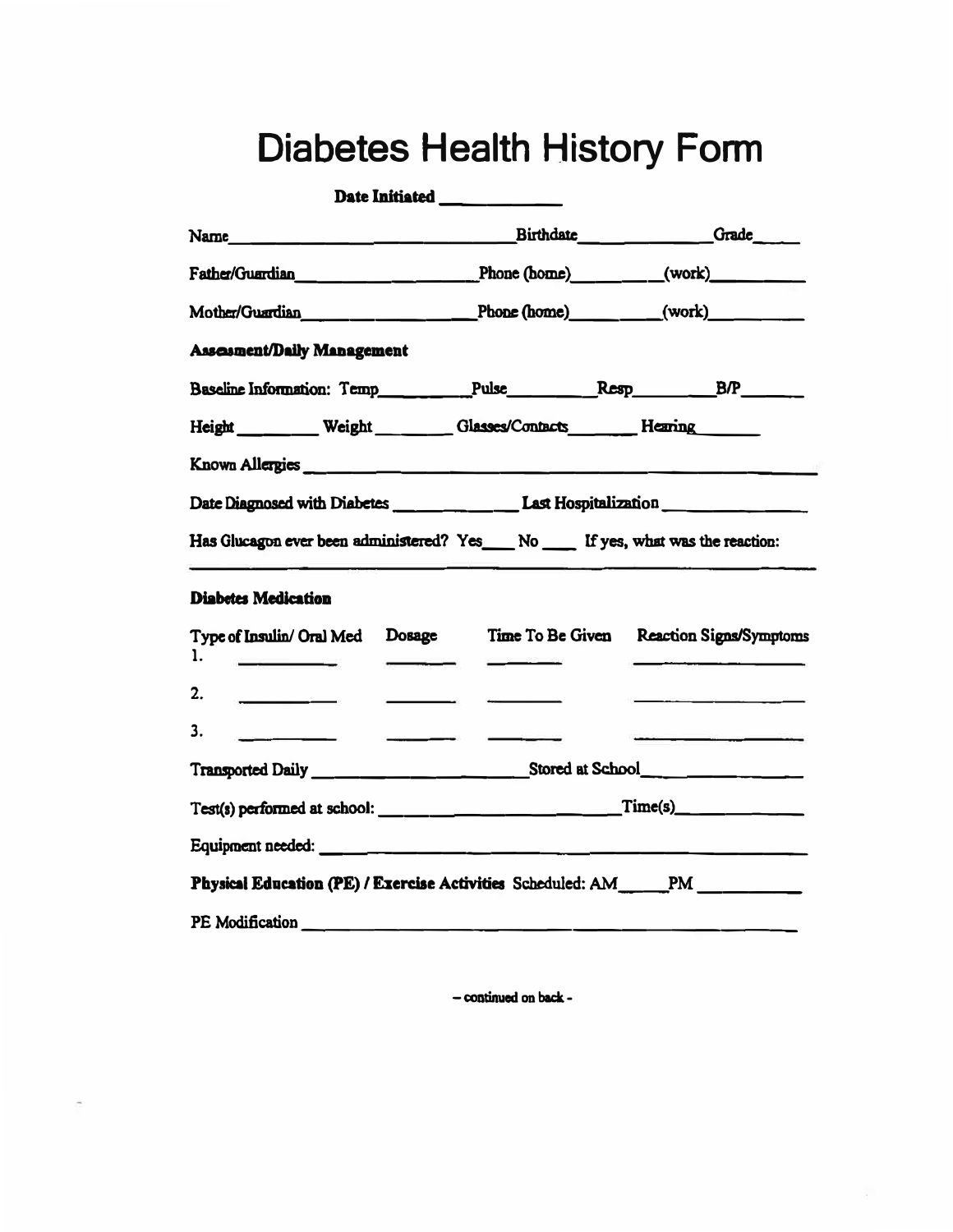# Diabetes Health History Form - Continued

| Food Intake: Times: Breakfast _______Lunch _______AM Snack ______PM _______                                                                                                                                                          |  |                                                                                                                      |
|--------------------------------------------------------------------------------------------------------------------------------------------------------------------------------------------------------------------------------------|--|----------------------------------------------------------------------------------------------------------------------|
|                                                                                                                                                                                                                                      |  |                                                                                                                      |
| Needs Assistance ________ Type of Assistance Needed ____________________________                                                                                                                                                     |  |                                                                                                                      |
| <b>EMERGENCY INSTRUCTIONS:</b>                                                                                                                                                                                                       |  |                                                                                                                      |
| If parent or guardian cannot be reached, contact:<br>Name Phone Phone                                                                                                                                                                |  |                                                                                                                      |
| Name Phone Relationship Phone                                                                                                                                                                                                        |  |                                                                                                                      |
|                                                                                                                                                                                                                                      |  |                                                                                                                      |
| Hospital Preferred <b>Executive Contract Contract Contract Contract Contract Contract Contract Contract Contract Contract Contract Contract Contract Contract Contract Contract Contract Contract Contract Contract Contract Con</b> |  |                                                                                                                      |
|                                                                                                                                                                                                                                      |  |                                                                                                                      |
|                                                                                                                                                                                                                                      |  |                                                                                                                      |
| <b>Other Health Concerns:</b>                                                                                                                                                                                                        |  |                                                                                                                      |
| <b>Additional Medication(s):</b>                                                                                                                                                                                                     |  | <u> 2001 - Jan James James James James James James James James James James James James James James James James J</u> |
|                                                                                                                                                                                                                                      |  |                                                                                                                      |
|                                                                                                                                                                                                                                      |  |                                                                                                                      |
|                                                                                                                                                                                                                                      |  |                                                                                                                      |

Parents/Guardian Signature

Date

Source: "Diabetes Management in the School Setting", 1998, Missouri Association of School Nurses.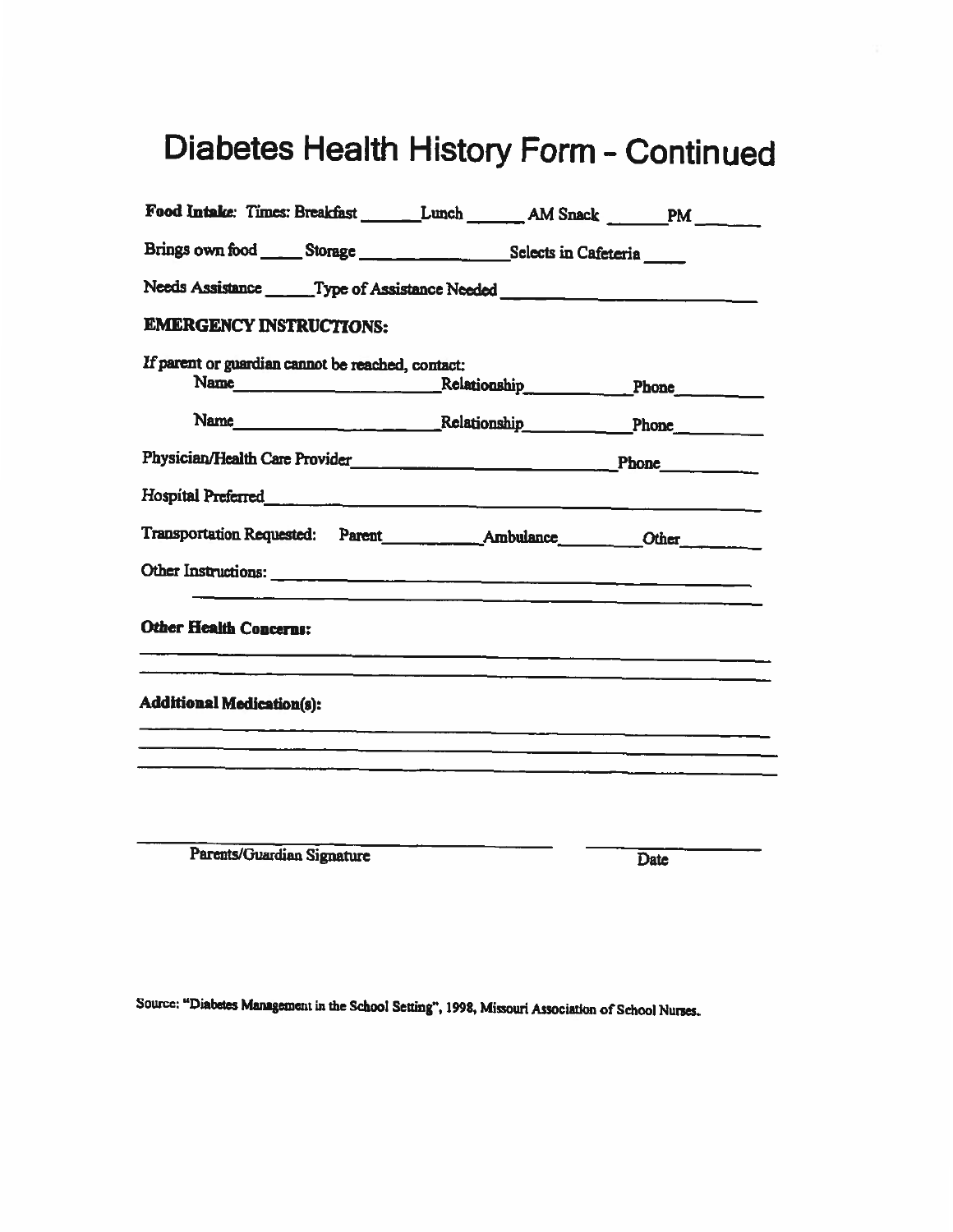# (Sample #1)<br>Emergency Action Plan<br>Diabetes Healthcare

|                                                                                                                                                                                                                                                                                                                               |                                       | Phone: Home Work Cell Cell |  |
|-------------------------------------------------------------------------------------------------------------------------------------------------------------------------------------------------------------------------------------------------------------------------------------------------------------------------------|---------------------------------------|----------------------------|--|
| Other person to contact in an Emergency:                                                                                                                                                                                                                                                                                      |                                       |                            |  |
|                                                                                                                                                                                                                                                                                                                               |                                       |                            |  |
|                                                                                                                                                                                                                                                                                                                               |                                       |                            |  |
|                                                                                                                                                                                                                                                                                                                               |                                       |                            |  |
| Physician(s) or Health Care Provider's Name                                                                                                                                                                                                                                                                                   |                                       |                            |  |
|                                                                                                                                                                                                                                                                                                                               |                                       |                            |  |
|                                                                                                                                                                                                                                                                                                                               |                                       |                            |  |
|                                                                                                                                                                                                                                                                                                                               | Emergency items to be left at school: |                            |  |
|                                                                                                                                                                                                                                                                                                                               |                                       |                            |  |
|                                                                                                                                                                                                                                                                                                                               |                                       |                            |  |
|                                                                                                                                                                                                                                                                                                                               | Glucose Gel hisulin                   |                            |  |
|                                                                                                                                                                                                                                                                                                                               | Syringes                              |                            |  |
|                                                                                                                                                                                                                                                                                                                               |                                       |                            |  |
| In the event of a low blood sugar response, the procedure routinely followed at school is: to give<br>some form of sugar or carbohydrate, such as 1/2 carton of milk, 1/2 cup fruit juice, or 1/2 cup non diet<br>soda, followed by crackers with cheese. If the student is unconscious, call 911. Call<br>parents/guardians. |                                       |                            |  |
| I approve the above emergency healthcare action plan as written Yes                                                                                                                                                                                                                                                           |                                       | $No$ <sub>____</sub>       |  |
| Please make the following changes to the emergency healthcare action plan:                                                                                                                                                                                                                                                    |                                       |                            |  |
|                                                                                                                                                                                                                                                                                                                               |                                       |                            |  |
|                                                                                                                                                                                                                                                                                                                               |                                       |                            |  |
|                                                                                                                                                                                                                                                                                                                               | - (continued on back) -               |                            |  |
| Diabetes Management in the School Setting                                                                                                                                                                                                                                                                                     | $A-13$                                |                            |  |

 $A-13$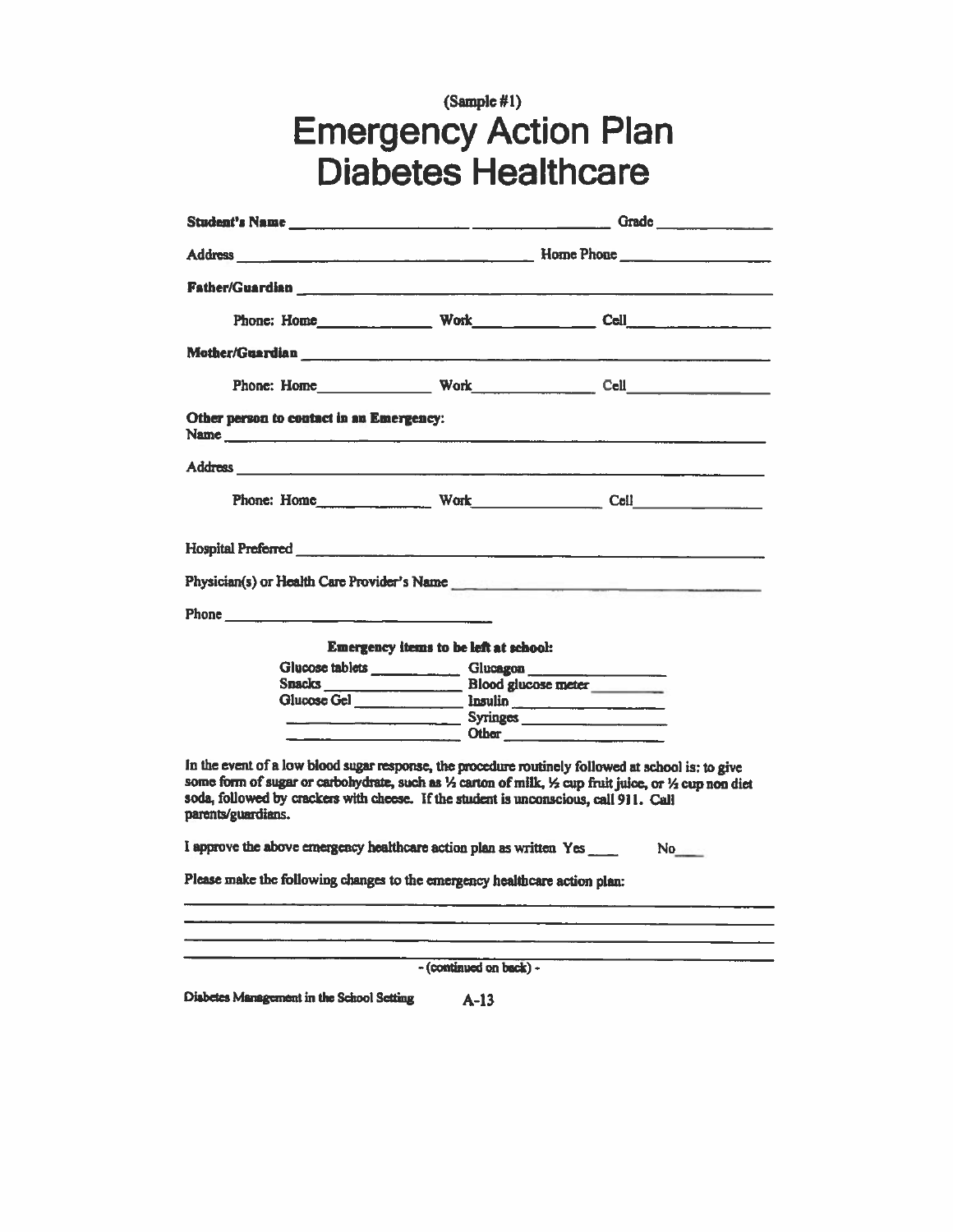### (Sample #1 Continued) **Emergency Action Plan Diabetes Healthcare**

List other additional information or significant special health concerns of this student.

|                                       | I give permission for emergency blood glucose testing by the school nurse or designee using<br>equipment I have provided. I understand that when the school nurse or designee is not |             |
|---------------------------------------|--------------------------------------------------------------------------------------------------------------------------------------------------------------------------------------|-------------|
| will be called. Yes _______ No ______ | available for emergency blood glucose testing, the parent/guardian will be notified or "911"                                                                                         |             |
|                                       | Additional directions regarding blood glucose testing: __________________________                                                                                                    |             |
| Written and submitted by:             |                                                                                                                                                                                      |             |
|                                       | <b>Nurse or Designee</b>                                                                                                                                                             | <b>Date</b> |
| Reviewed and signed:                  |                                                                                                                                                                                      |             |
|                                       | Parent/guardian                                                                                                                                                                      | <b>Date</b> |
|                                       | <b>Student</b>                                                                                                                                                                       | Date        |
|                                       | Physican or Health Care Provider                                                                                                                                                     | Date        |
| To be reviewed                        |                                                                                                                                                                                      |             |
|                                       | <b>Date</b>                                                                                                                                                                          |             |

The emergency healthcare action plan should be revised according to the child's specific needs, at least annually.

Source: "Diabetes Management in the School Setting", 1998, Missouri Association of School Nurses. Sample of Springfield School District Emergency Action Plan -- Diabetes Healthcare.

Diabetes Management in the School Setting  $A-14$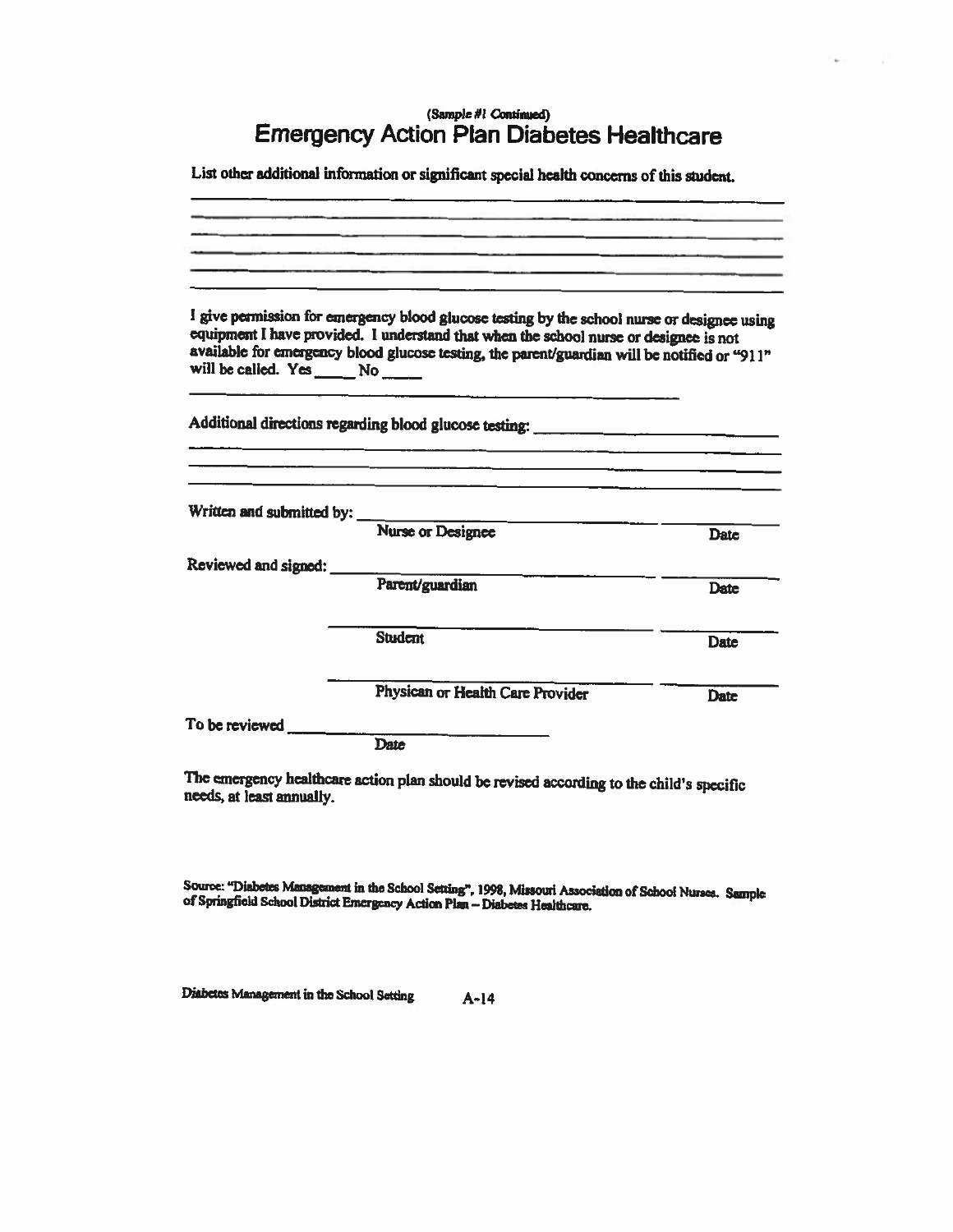

PHONE

DOCTOR\_

Please don't send me home alone when I've had a reaction. (See reverse side)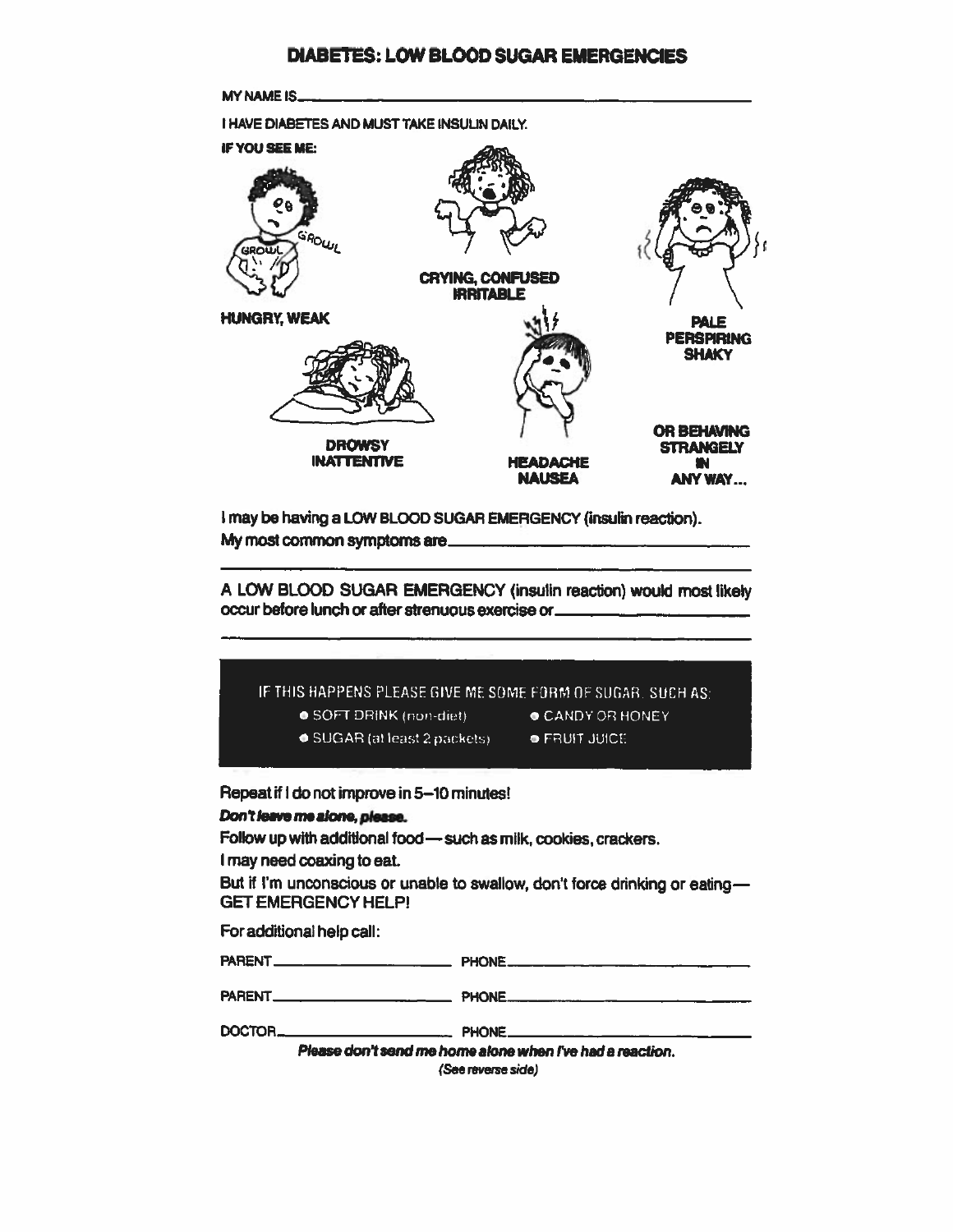## **Facts About Diabetes**

- 1. A person who has Type 1 diabetes has to take insulin by injection at least once a day because he or she does not make enough of the hormone insulin to meet the body's needs. Without insulin, one's food cannot be properly metabolized.
- 2. Sometimes the balance between sugar and insulin in the body is upset. Then the person can have a LOW BLOOD SUGAR EMERGENCY (insulin reaction). This can occur at any time, but most frequently happens after:
	- **Excessive physical activity, without extra food ahead of time**
	- Failure to eat the proper amount at the proper time

Too much administered insulin

- 3. The symptoms of LOW BLOOD SUGAR EMERGENCY (insulin reaction) vary. Most young people with diabetes are aware when they need extra food. But there may be times when they may not be aware that a low blood sugar emergency is occurring. At that point you must be able to recognize the symptoms and offer the foods mentioned on the reverse side of this card.
- 4. On occasion, the youngster with diabetes may need to drink more water than usual and have to go to the bathroom more often than normally allowed. This is the result of high blood sugar, and you may want to alert the parents.

For additional copies and information:



dadicated to finding a cure

Saint Louis Chapter 225 S. Meramec, Suite 400 Saint Louis, MO 63105

The Juvenile Diabetes Foundation International was founded in 1970 by parents of children with diabetes who were convinced that diabetes could be cured through research. They were and still are determined to make that cure happen in their children's lifetime.

JDF is the world's leading nonprofit, nongovernmental funder of diabetes research. JDF's mission is to find a cure for diabetes and its complications through the support of research. For more information, visit our website: www.ldf.org.

(See reverse side)